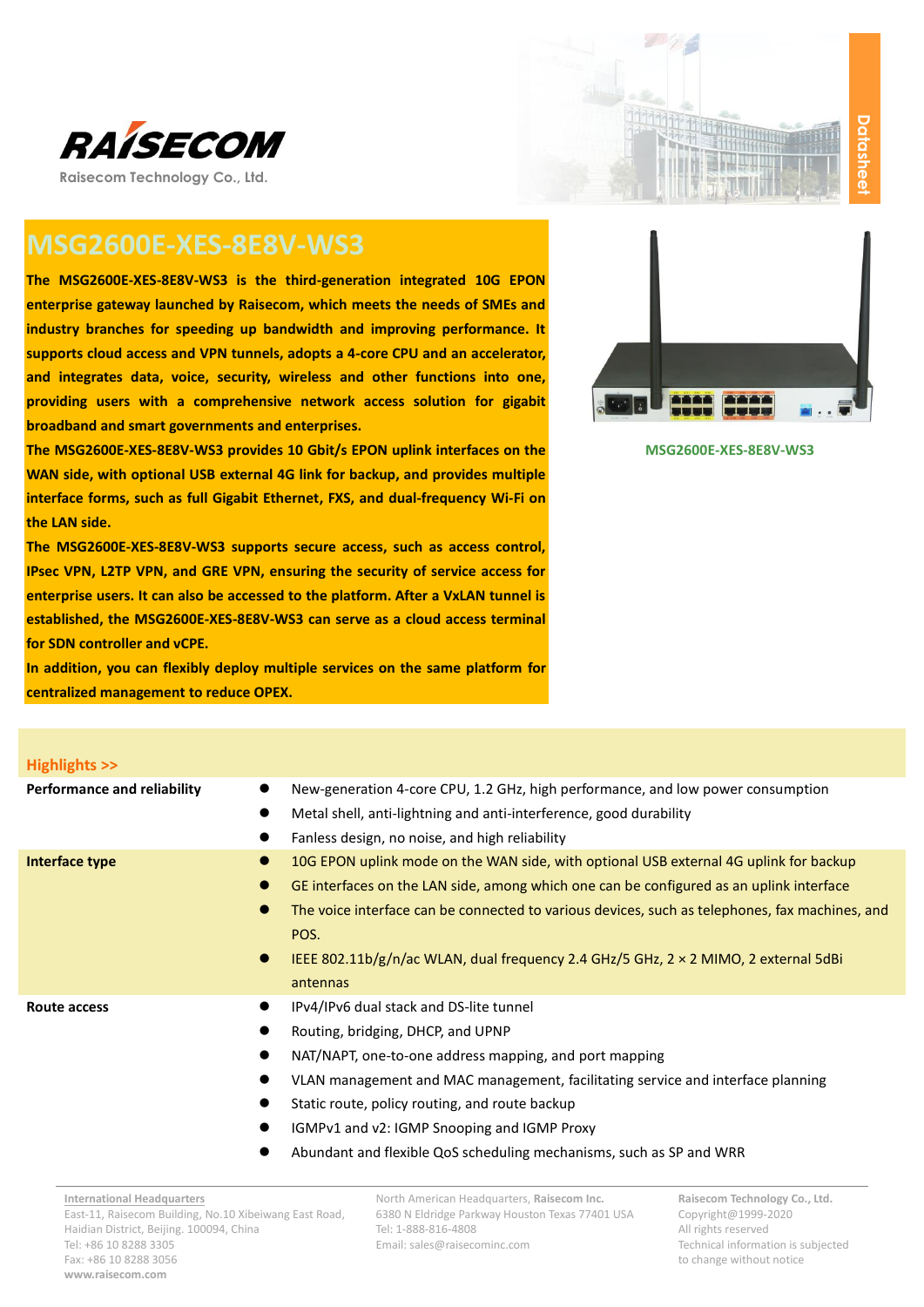

**Raisecom Technology Co., Ltd.**



| <b>VPN</b>                     | Multiple VPNs, such as IPSec, L2TP, and GRE                                                     |
|--------------------------------|-------------------------------------------------------------------------------------------------|
| $\bullet$                      | VxLAN. Support overlay network setup with SDN controller and vCPE.                              |
| <b>Security</b><br>$\bullet$   | Firewall and access control strategy                                                            |
| $\bullet$                      | Anti-DDoS, ARP attack prevention, and interface scanning prevention                             |
|                                | MAC address, IP address, and URL filtering                                                      |
|                                | Multiple user authentication modes, such as Radius/LDAP/TACACS+                                 |
|                                | Web page push                                                                                   |
|                                | Multiple Portal protocols                                                                       |
| <b>Voice</b>                   | SIP, H.248, and IMS-SIP                                                                         |
|                                | G.711a/u, G.723, G.726, G.729 codec auto-negotiation                                            |
|                                | Supplementary services, such as call hold, call waiting, call forwarding, and three-way calling |
| <b>Management</b><br>$\bullet$ | TR-069, Web, SNMP, Netconf, and other management modes                                          |
| $\bullet$                      | Zero-configuration and automatic service provisioning                                           |
|                                | NAT to implement connection establishment between public network devices and private            |
|                                | network devices on the NMS                                                                      |

#### **Application scenarios >>**



#### **Multi-service access of SMEs**

**The MSG2600E-XES-8E8V-WS3 10GEPON integrates data, voice and video into one, which can realize the integration of Internet, VoIP, and IPTV services on the same platform.**

**International Headquarters** East-11, Raisecom Building, No.10 Xibeiwang East Road, Haidian District, Beijing. 100094, China Tel: +86 10 8288 3305 Fax: +86 10 8288 3056 **www.raisecom.com**

North American Headquarters, **Raisecom Inc.** 6380 N Eldridge Parkway Houston Texas 77401 USA Tel: 1-888-816-4808 Email: sales@raisecominc.com

**Raisecom Technology Co., Ltd.** Copyright@1999-2020 All rights reserved Technical information is subjected to change without notice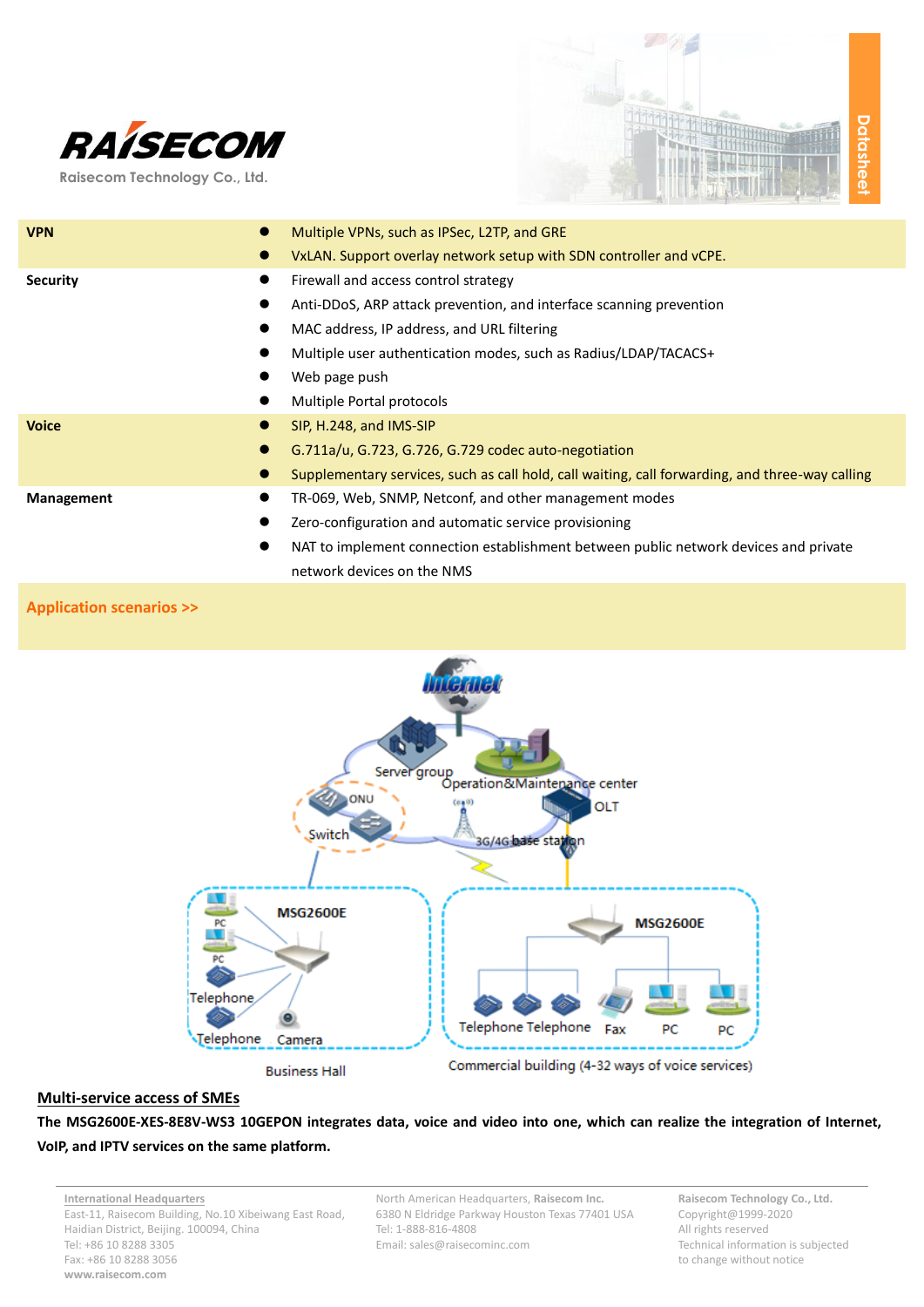



- **Provide 10G EPON uplink interfaces on the WAN side.**
- Provide 8 GE interfaces, 8 voice interfaces, and 1 dual-frequency Wi-Fi on the LAN side.
- Support Web, SNMP, TR069, and Netconf, which can realize on-site zero-configuration, convenient for service provisioning and operation & maintenance.

### **Key features >>**

| <b>Parameter</b>                    | <b>MSG2600E-XES-8E8V-WS3</b>                                                                                                                                                                      |
|-------------------------------------|---------------------------------------------------------------------------------------------------------------------------------------------------------------------------------------------------|
| <b>WAN side</b>                     | One 10G EPON auto-negotiation interface                                                                                                                                                           |
| <b>LAN side</b>                     | 8 GE                                                                                                                                                                                              |
| <b>Voice interface</b>              | 8 FXS voice interfaces, in form of RJ-11                                                                                                                                                          |
| <b>USB</b> interface                | USB2.0/3.0 high-speed interface, optional USB external 4G NIC                                                                                                                                     |
| <b>WLAN</b>                         | IEEE 802.1b/g/n/ac (2x2 MIMO), two 5dBi external antennas (up to 30 connections<br>recommended)                                                                                                   |
| Weight                              | 1.5 Kg                                                                                                                                                                                            |
| <b>Dimensions</b>                   | (Length x Width x Height (mm)): 320 x 200 x 43 (metal shell)                                                                                                                                      |
| Power supply mode                   | <b>220 VAC</b>                                                                                                                                                                                    |
| <b>Maximum power</b><br>consumption | $\leq 30$ W                                                                                                                                                                                       |
| <b>Operating environment</b>        | Operating temperature: -5 to 55 °C<br>$\bullet$<br>Operating humidity: 10%-90% (non-condensing)                                                                                                   |
| <b>Storage environment</b>          | Storage temperature: -25 to 70ºC<br>$\bullet$<br>Storage humidity: 10%-90% (non-condensing)<br>$\bullet$                                                                                          |
| <b>Dust-proof level</b>             | <b>IP20</b>                                                                                                                                                                                       |
| <b>Access</b>                       | Routing, bridging, DHCP, and UPNP<br>$\bullet$<br><b>VLAN management, Access and Trunk modes</b><br>0<br>NAT/NAPT, one-to-one address mapping, and port mapping<br>●<br>Optional 4G uplink backup |
| <b>Multicast</b>                    | IGMPv1 and v2: IGMP Snooping and IGMP Proxy                                                                                                                                                       |
| <b>Rate limiting</b>                | Rate limiting based on interface, VLAN, and IP address<br>$\bullet$<br>SP and WRR                                                                                                                 |
| <b>Routing</b>                      | Static route, policy routing, and route backup                                                                                                                                                    |

North American Headquarters, **Raisecom Inc.** 6380 N Eldridge Parkway Houston Texas 77401 USA Tel: 1-888-816-4808 Email: sales@raisecominc.com

**Raisecom Technology Co., Ltd.** Copyright@1999-2020 All rights reserved Technical information is subjected to change without notice